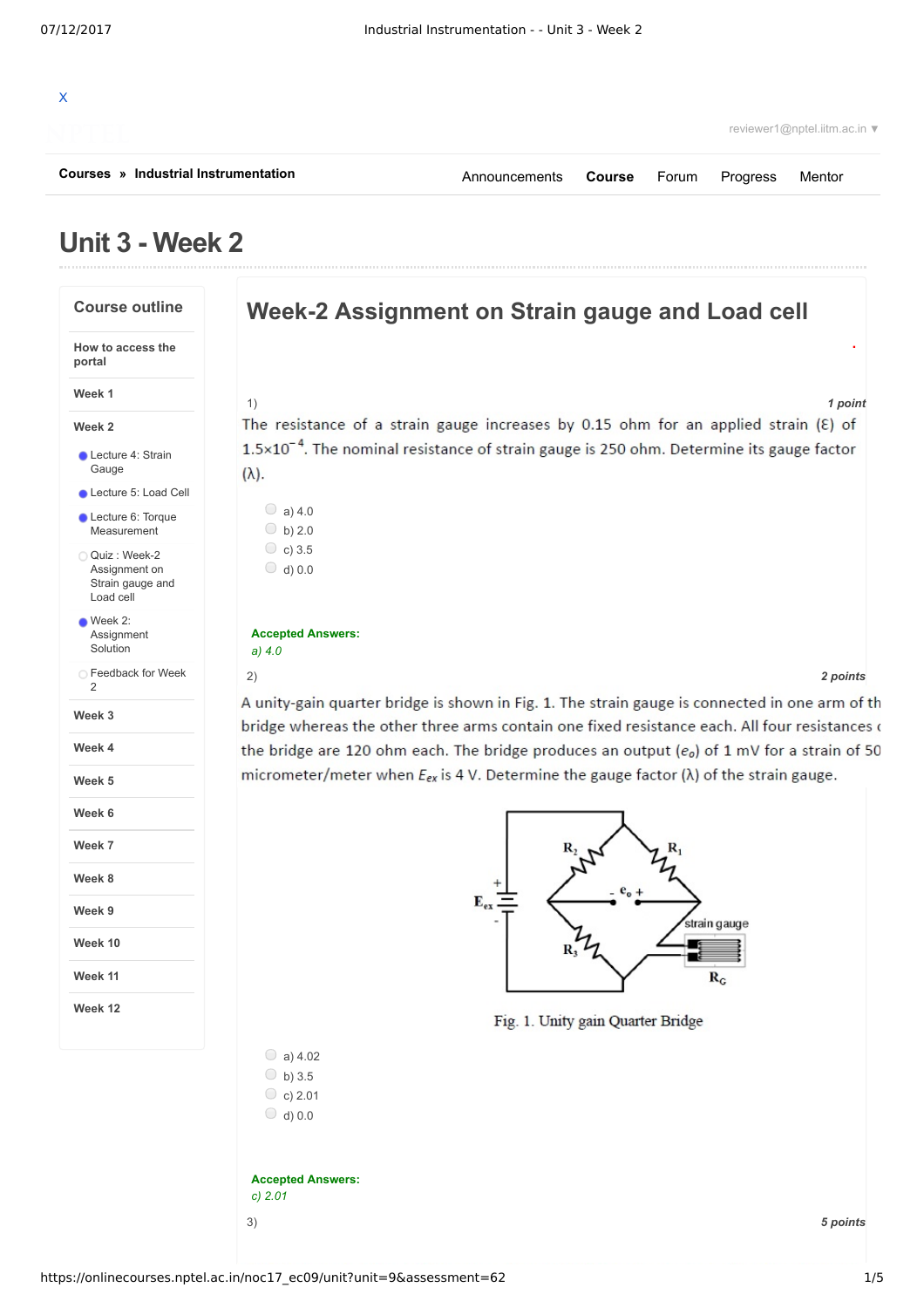## 07/12/2017 Industrial Instrumentation - - Unit 3 - Week 2

130 ohm strain gauge with a gauge factor 2.06 is used as a sensor for measuring the strain of 900 micrometer/meter.

(i) Determine the change in resistance and change in resistance per unit resistance.

(ii) Determine the output voltage  $e_0$  from an initially balanced Wheatstone bridge if the excitation voltage  $(E_{ex})$  is 9V.

(iii) If the strain on the gauge is reduced to a value so that  $e_0$  is 3 mV, determine the new strain.

(a) (i) 0.24  $\Omega$ , 1.854×10<sup>-3</sup>; (ii) 4.167 mV; (iii) 647.9 micro

- (b) (i)  $0.12 \Omega$ ,  $1.854 \times 10^{-3}$ ; (ii)  $2.083 \text{ mV}$ ; (iii) 647.9 micro
- (c) (i) 0.24  $\Omega$ , 1.854×10<sup>-3</sup>; (ii) 2.083 mV; (iii) 647.9 micro
- (d) (i) 0.24  $\Omega$ , 1.854×10<sup>-3</sup>; (ii) 4.167 mV; (iii) 323.96 micro

## **Accepted Answers:**

*(a) (i) 0.24 Ω, 1.854×10 -3 ; (ii) 4.167 mV; (iii) 647.9 micro*

4) *2 points*

A strain gauge with 130 ohm resistance and a gauge factor of 2.05 is placed in a Wheatstone's bridge (refer Fig. 1). The value of other three fixed resistances of the bridge is also 130 ohm each. With a bridge supply current  $(l_{ex})$  of 30 mA, the output of the bridge corresponds to 40 units for 900 micro strains. (i) What would be the output (in units) if the current is increased to 45 mA under identical conditions? (ii) With the bridge supply current of 30 mA, what will be the output if the gauge factor of the strain gauge is 3.5 under 900 micro strain?

- $\bigcirc$  (a) (i) 45 units, (ii) 68.29 units
- $\bigcirc$  (b) (i) 30 units, (ii) 34.14 units
- $\bigcirc$  (c) (i) 40 units, (ii) 34.14 units
- $\bigcirc$  (d) (i) 60 units, (ii) 68.29 units

**Accepted Answers:** *(d) (i) 60 units, (ii) 68.29 units*

5) *5 points*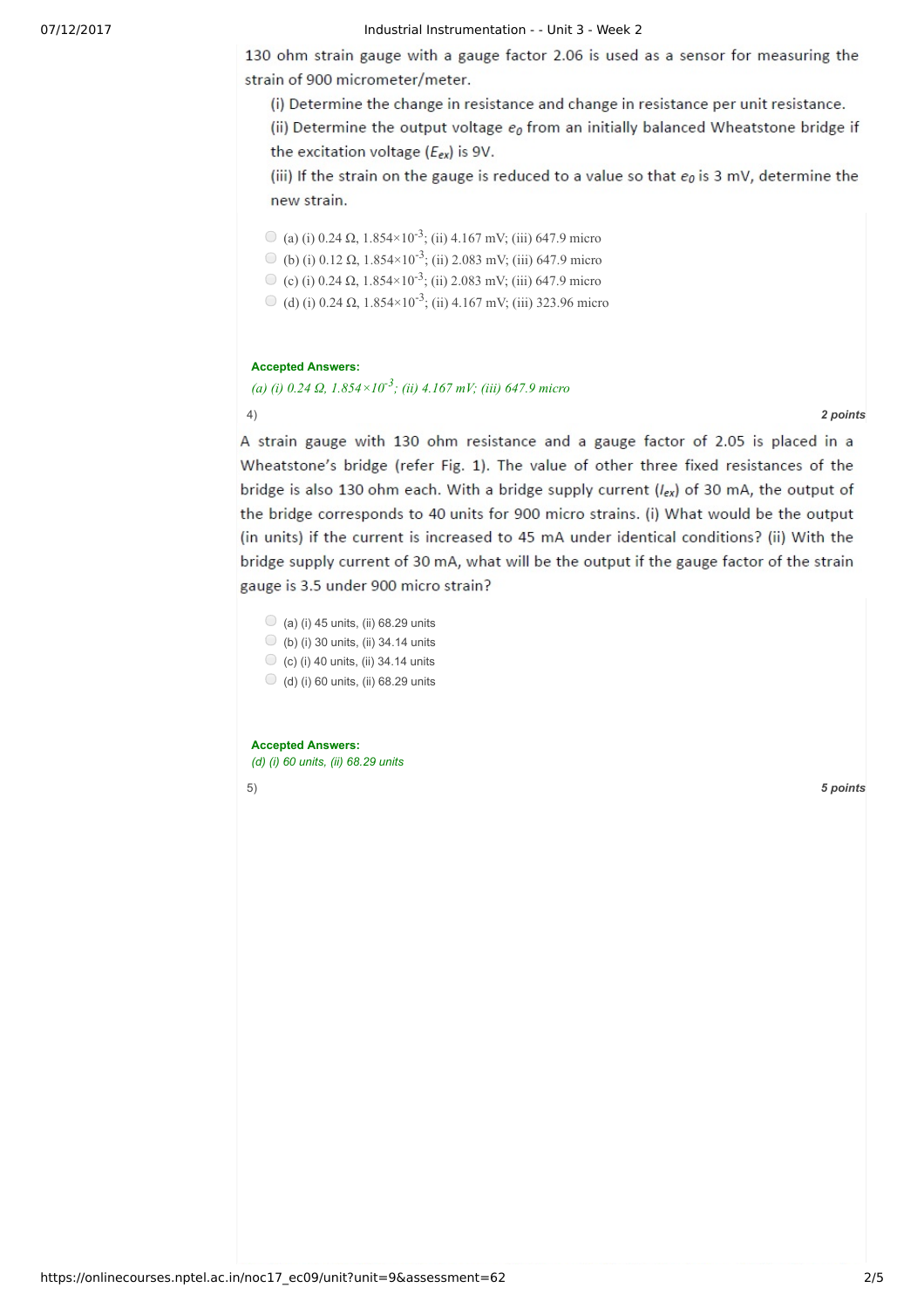## 07/12/2017 Industrial Instrumentation - - Unit 3 - Week 2

As shown in Fig. 2, four strain gauges (SGs) are attached to the four vertical surfaces of a column type of load cell of 24 cm height and 12 cm<sup>2</sup> area. Gauge on opposite faces experience either transverse or axial forces. The gauges are connected to a bridge circuit (see Fig. 3) in such a way that any temperature effect is compensated. The bridge output  $(e_0)$  is amplified by an ideal differential amplifier. Calculate the amplifier gain  $(A_d)$ when its output ( $e_A$ ) is 1.5V for a compressive force of 2.5×10<sup>5</sup> N. Use the following data:- gauge resistance = 120 ohm,  $\lambda$  = 2.05, Bridge excitation voltage = 5 VDC, Young's modulus of elasticity (Y) =  $2.1 \times 10^{11}$  N/sq.m, Poisson's ratio (v) = 0.285.





Figure 3. Wheatstone's bridge

Figure 2. Column type load cell. SG-3 is present on the opposite surface of SG-1, while SG-4 is opposite to SG-2.

```
\circ (a) 115.63
\bigcirc (b) 231.26
\circ (c) 400
\bigcirc (d) 200
```
**Accepted Answers:** *(b) 231.26*

6) *1 point*

A strain gauge has a nominal resistance of 120 ohm and a gauge factor of 2.05. The gauge is in a Wheatstone's bridge with other three resistances of 120 ohm each. The bridge is excited by 6V DC. If the strain gauge is subjected to a strain of 120 mircometer/meter. What will be the magnitude of the output at the detector of the bridge?

| O<br>$(a) 0.368$ mV        |          |
|----------------------------|----------|
| 0<br>(a) 0.736 mV          |          |
| $\bigcirc$<br>(c) 1.472 mV |          |
| O<br>$(d)$ 2.944mV         |          |
| <b>Accepted Answers:</b>   |          |
| (a) $0.368$ mV             |          |
| 7)                         | 2 points |
|                            |          |
|                            |          |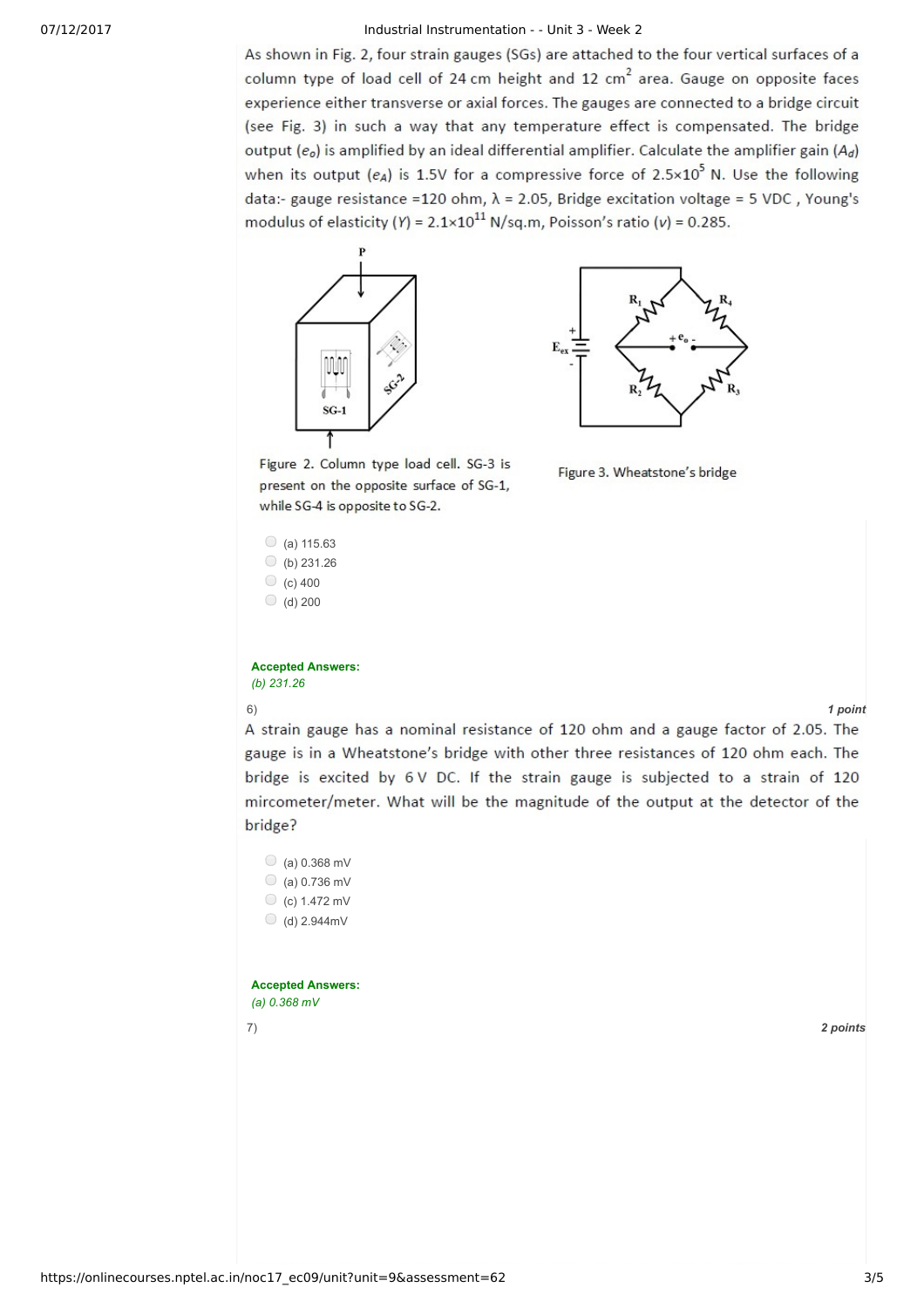Two identical strain gauges of resistances 120 ohm and gauge factor +2.0 each, are attached to a column type load cell of Poisson's ratio  $(v) = 0.3$  as shown in Fig. 5. Find the unbalanced output voltage per unit micro strain applied to the load cell (refer Fig. 6). A vertical compressive load is applied to the load cell. (R3=R4= 500 ohm and  $E_{ex}$  = 2 V DC)



8) *2 points*

As shown in Fig. 7, a cantilever type load cell comprising of two strain gauges is experiences strain of 500 micrometer/meter due to force F. The resistance of the strain gauges is 12 ohm each and their gauge factor is 2.05 each. Determine the unbalanced bridge output (refe Fig. 8). ( $R_3 = R_4 = 120$  ohm and  $E_{ex} = 2 \text{ V DC}$ )





Fig. 7. Cantilever type load cell.

 $\bigcirc$  (a) 0 mV  $\bigcirc$  (b) 3.075 mV  $\circ$  (c) 2.05 mV  $\bigcirc$  (d) 1.025 mV

### **Accepted Answers:** *(d) 1.025 mV*

Fig. 8. Wheatstone's bridge